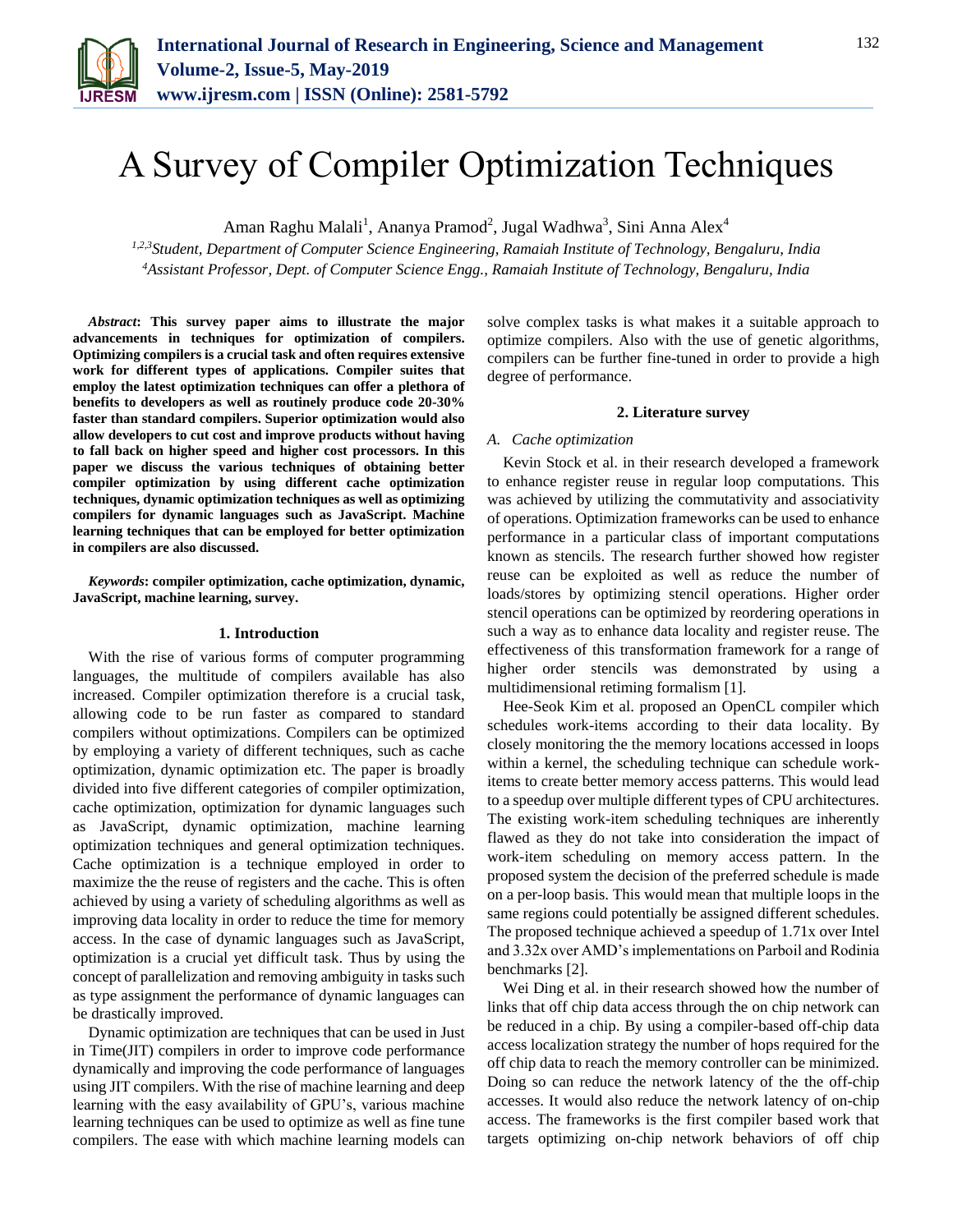

accesses in both private L2s and shared L2 based multicores. The distance between the requested node to that of the target memory controller is reduced. This allows the off-chip data to travel over shorter distances and further reduces the on-chip access latencies [3].

Steve Carr et al have provided a simple and effective way for cost estimation of loop nest considering with respect to references of cache lines. Attempts have been made to measure inherent data locality of programs and improve them. Fusion, distribution, and reversal have been analysed taking cost model into consideration. Loop Fusion Algorithm and Compound Transformation Algorithms have been proposed with optimizations and tested on cache hit rates. These algorithms have been used to implement cost models, the transformations, and the algorithms in Memoria. The approach presented is unique in the sense that it is the first to combine techniques such as fusion, distribution and reversal to improve data locality [4].

## *B. Optimization for dynamic languages*

Kyle Dewey et al. demonstrated how a JavaScript abstract interpreter could be parallelized. Because of JavaScript's tricky semantics and dynamic behaviour, the static analysis of JavaScript proves to be difficult. The paper presents an alternative model to analyze programs, called STS an alternative to the usual DFA approach. STS splits he analysis into two separate components. An embarrassingly parallel reachability computation on a state transition system, and a method to selectively merge states during reachability computation. The STS framework makes it easy to explore different parallelization strategies. It is also more applicable to languages with difficult control flow as compared to DFA. The results shown were conclusive that the new STS framework by using parallelization provided significant speedups for realistic Java programs [5].

Wonsun Ahn et al. in their research showed how performance in dynamic languages like JavaScript can be improved by examining how data types are assigned to variables. JavaScript does not have a concept of types but still assigns them to objects for ease of code generation. The papers describe how Chrome V8 compiler defines types and the main reasons for the lack of performance improvement. A newer modified chrome V8 compiler is illustrated which removes the requirements (1) the inherited prototype object is part of the current object definition and (2) method bindings are also part of type definition. These requirements are what make type assignment unpredictable. The paper identifies the core problems hampering optimization in type predictability. The optimization methods suggested include function creation, optimizing built-in object creation, partial and complete decoupling of methods from types [6].

Michael R Jantz et al. explore the various single and multilevel (Just In Time) JIT compilation policies for modern machines. Dynamic compilation is important for languages such as Java and C# in order to achieve high performance. In the paper they describe experiments in order to control the

compiler aggressiveness and optimization levels in Oracle HotSpot Java VM. By analyzing all the various JIT compilation policies, the most effective policy for any particular application can be identified. It was proven that employing all the free compilation resources aggressively to compiler more program methods eventually reaches a point of diminishing returns. At the same time using free resources to reduce the queue backup significantly increases the performance especially in slower JIT compilers. The paper further shows how prioritizing JIT method is crucial in systems with smaller hardware budgets [7].

# *C. Dynamic optimization*

Byron Hawkins and Brian Demsky et al. Maintaining consistency between the translated application and the source application poses a special performance challenge. Two methods to optimize binary translations are introduced in this paper. This first method is of efficiently annotating the source code, allowing the demarcation of the dynamic regions by the developer and then identifying the code changes in only these regions. Another technique avoids source code requirements and the need for annotation by automatically inferring the presence of a JIT. Then the write instructions are instrumented with translation consistency operations. The techniques in the DynamoRIO showed a performance improvement of 7.3x over the existing state of the art DBT systems on JIT applications [8].

Tiark Rompf et al. Discuss an interesting take on optimizing JIT compilers by converting them into precision tools by adding generic metaprogramming facilities. First, allowing JIT compilation to be invoked explicitly by the programs. It would also enable JIT compiler to report errors and warnings to the program when it is unable to compile a given code in the demanded way. The second metaprogramming ability would be that of allowing JIT compiler to perform compile time computation by being able to call back into the program. This allows the program to itself define the translation strategy for constructs dynamically and enabling "smart" libraries which would supply domain specific compiler optimizations. The framework proposed was Lancet, a JIT compiler framework for Java Bytecode. Lancet allows tight, two-way integration with the running program. Lancet was created by adding abstract interpretation to a simple bytecode compiler using lightweight modular staging [9].

# *D. Machine learning optimization techniques*

Zheng Wang et al. described the use of ensemble machine learning models for compiler optimization. The ensemble model was a mix of different machine learning techniques such as supervised and unsupervised learning. The proposed ensemble model consisted of algorithms such as Decision Trees, Support Vector Machines as well as K-means clustering. The ensemble model was tested and it was shown to produce accurate as well as efficient results [10].

Jay Patel et al. propose a method for code optimization in compilers using artificial neural networks. The method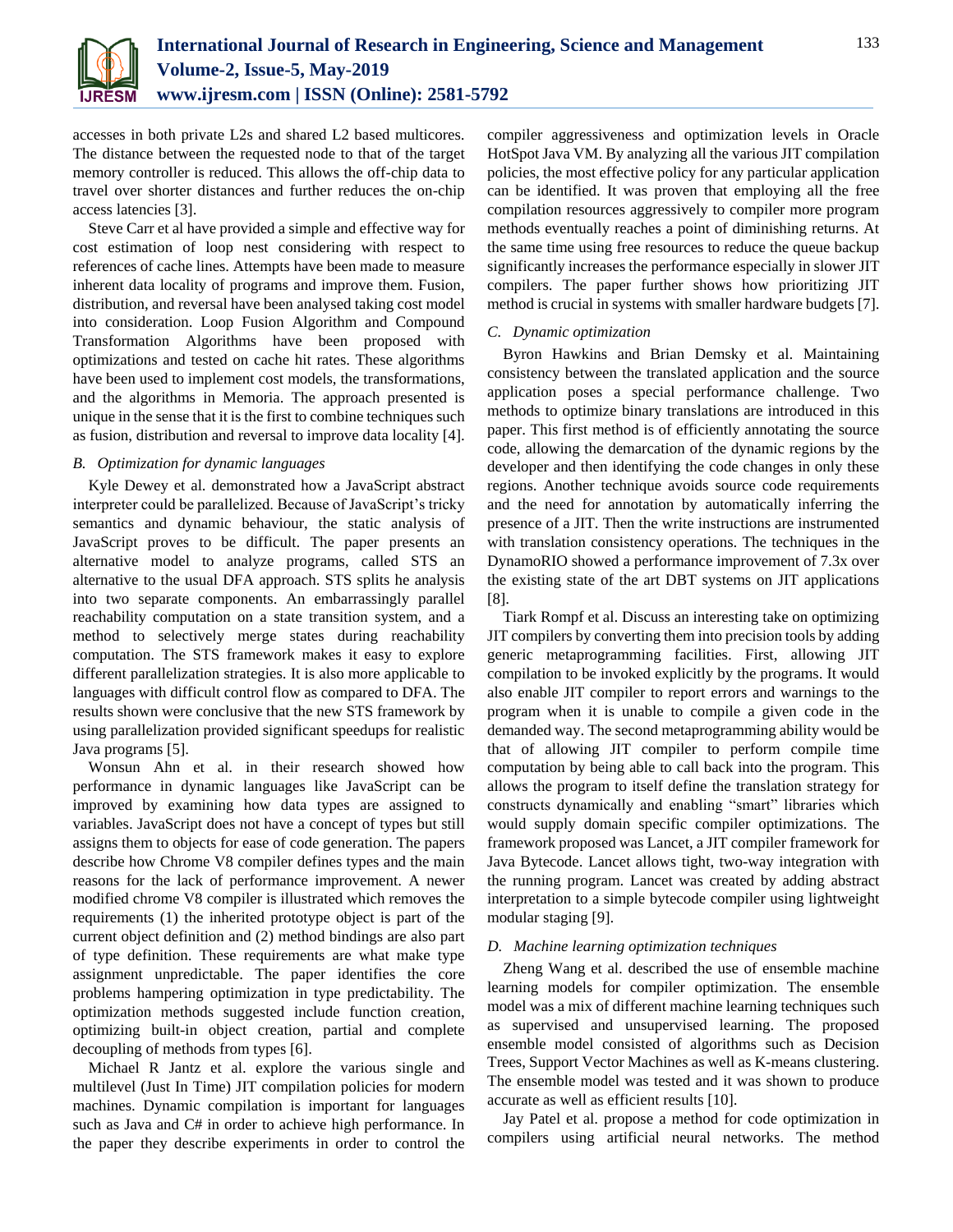

proposed in the article requires implementing the different optimization techniques in 4Cast-XL. For each compiled method, a feature vector of current method's state is generated along with profiles of programs. Artificial Neural Networks are then used to predict the best optimization to be used. Instead of using the same optimization for the entire program, the prediction helps to select the best ordering of the optimizations for the program. Phase reordering is then performed using genetic algorithms. An automatic feature generation model is also used comprising of training data generation, feature search and machine learning components. As part of data generation, samples of input programs are compiled in different ways and the optimal heuristic value is decided. The feature search component is associated with feature expressions where the feature evaluated on a program is calculated. The machine learning component provides feedback on how good a feature is and selects the best optimization orderings on a per methods basis within a dynamic compiler by including profile of programs [11].

Dmitry Plotnikov et al. Automatic tuning of compilers would provide the expected performance on a particular platform and also suggest which optimizations can be improved to increase the overall performance. For this a genetic algorithm based automatic tuner was created called Tool for Automatic Compiler Tuning (TACT). It works on a genetic algorithm core, which can be used to find optimal parameters to each of the optimizations. It reads the compiler options from a configuration file and then creates the chromosomes which are random set of compiler options. The chromosomes from each of the populations are then evaluated to check for their effectiveness. The best configuration would then move on to the next generation, random mutations and crossbreeding is introduced at every generation. TACT can handle multiple objective tuning as well as error handling. Various performance measures such as error handling capability, tuning speed, convergence and overall tuning result is used in order to evaluate the impact of using TACT [12].

Enyindah and Okon E. Uko have reviewed use of optimization algorithms in new compilers to reduce the actual size of code. The new techniques are contrasted with the conventional optimization methods. The conventional methods like dataflow analysis, local optimization and global optimization are considered for analysis. The newer compilers use mechanisms like dataflow analysis, Leaf optimization functions, cross linking optimization, etc. Data-Flow Analysis brings in fuzziness in data information. It also includes Alias analysis. Reverse Inlining (Procedural Abstraction) aim is to achieve code size reduction. Leaf Function Optimization involves utilizing leaf functions to reduce code length. Leaf functions are the functions that do not directly call functions in a program and form the leaves in a call graph. Cross Linking optimization technique is used to factor out codes so as to reduce the code size. These optimization techniques in new compilers help to utilize memory efficiently, reduce code size and increase program execution speed [13].

## **3. Discussions**

In our survey we identified that cache optimization techniques involve the efficient use of registers and cache memory in order to speed up computation. By exploiting the associativity and commutativity of operations frameworks can reorder important computations ins such as way as to encourage the reuse of memory. Another technique by which cache optimization can be used to optimize compilers is by the use of the principle of data locality. By making sure that frequently accessed data are closer by, the number of load and stores can be greatly reduced. A crucial aspect of cache optimization is the scheduling technique used, by using an appropriate scheduling technique on a per-loop basis can provide significant speedups to the compiler.

Dynamic languages like JavaScript pose an interesting challenge when it comes to compiler optimization. But by parallelizing compilation and by analyzing the programs in separate components can improve the performance of dynamic language compilers. The STS framework leverages various parallelization strategies in order to select the most optimal one. Another technique to improve performance in dynamic languages is by simplifying how type assignment works. By making this step less ambiguous, the programs are shown to have a significant speedup.

Dynamic Optimization, is vastly improves performances for Just In Time(JIT) compilers. Optimizing binary translations is one of the ways in order to improve performance of JIT compilers. By annotating the dynamic aspects of the source code and by only looking for code changes in these regions, the compiler efficiency can be improved. Another technique involves converting the JIT compiler into a precision tool by adding metaprogramming facilities. The metaprogramming abilities discussed are allow programs to explicitly invoke the JIT and another being allowing JIT to perform compile time computation by being able to call back into the program

Machine learning techniques are also being used for the overall performance improvement as well as fine tuning of compilers. Ensemble methods of models can be used in order to improve the performance of the compiler. This ensemble method consisted of K-means, Support vector machines as well as decision trees. Deep learning techniques with the use of Artificial Neural Networks can also be used in order to improve compiler performance, by treating all parameters of compilers as features and iterating through all of them till the most efficient of those is found.

## **4. Conclusion**

A survey of the current research being carried out on compiler optimization techniques have shown how various different subsystems are being worked on in order to improve compiler efficiency. We have discussed various techniques under the categories of cache optimization, dynamic optimization, optimization in dynamic languages as well as the use of machine learning techniques in order to improve